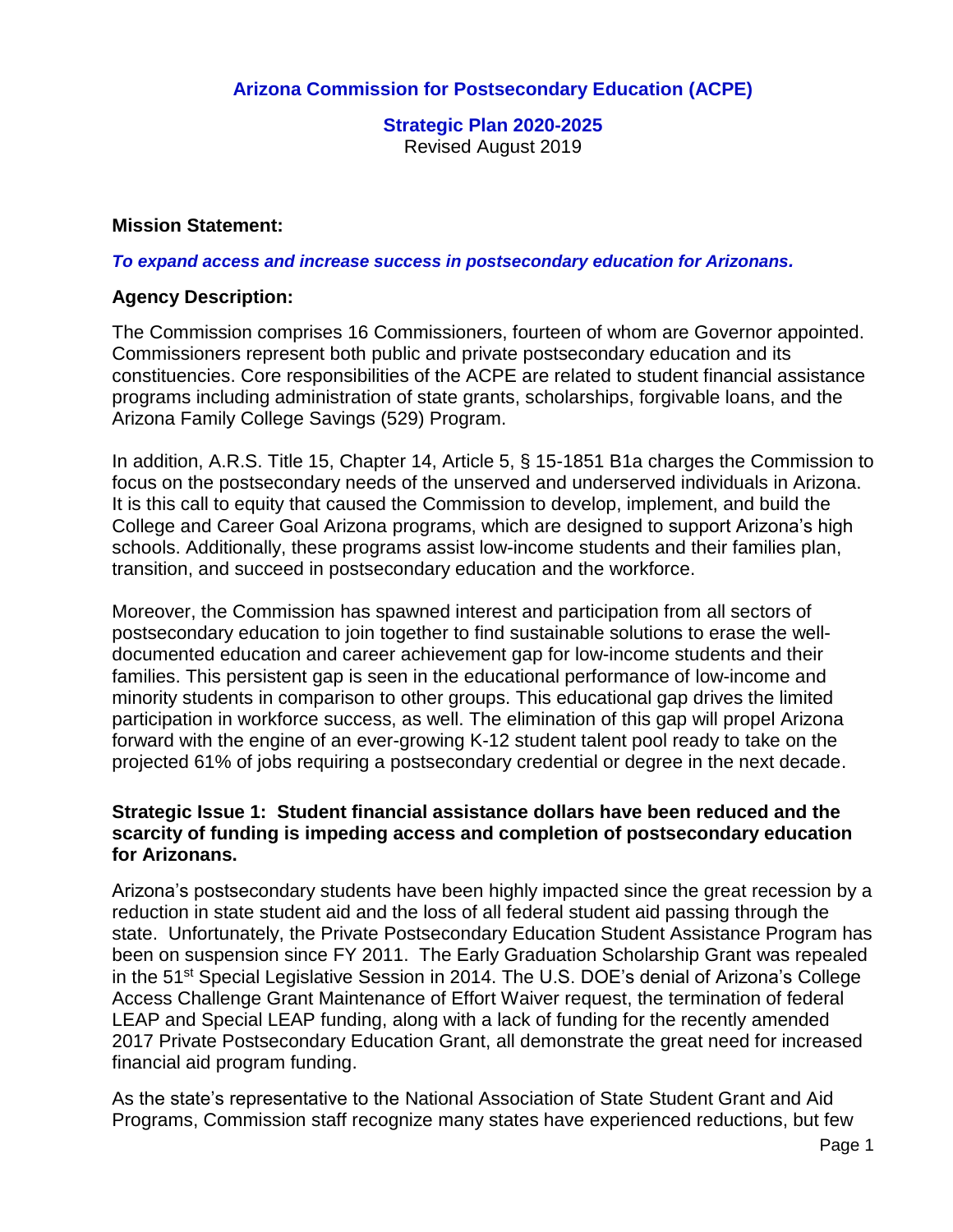lost over 60% as experienced in Arizona. In FY 2018, \$2.6M represented flow-through funds dedicated to student grants and scholarships. As compared to FY 2008 when the student financial assistance dollars were \$7.5M. All Arizona students miss these financial aid dollars. The Commission staff members are dedicated to making sure each remaining dollar of student aid is available in a timely manner and that existing financial aid programs are well administered.

An important response of the Commission to the meager levels of state and federal student aid has been to heighten efforts to raise the awareness and participation in the Arizona Family College Savings (529) Program (AFCSP). This state-sponsored program provides investments where earnings grow tax-deferred and distributions are tax-free when used for qualified college expenses. Moreover, Arizona provides a state income tax deduction for 529 plan contributions of up to \$2,000 for individual tax filers and up to \$4,000 for married couples filing jointly. The AFCSP provides a great opportunity for families to prepare for college expenses and today holds \$1.4B in assets under management. The following strategies under Goal 1 are designed to address the loss of financial aid for Arizona students.

### **Goal 1: Maximize student financial assistance available and support efforts to restore and increase student aid.**

### **Strategy 1.1: Provide effective and efficient administration of the Arizona Leveraging Educational Assistance Partnership (AzLEAP).**

- 1. Maintain administration similar to state and federal guidelines to provide consistency for both institutions and students.
- 2. Survey postsecondary institutions regarding effectiveness of administration.
- 3. Annually assess opportunities for continuous improvement of administrative processes.
- 4. Develop, test, and implement streamlined processes, as needed.
- 5. Develop and implement new AzLEAP procedures for auditing participating postsecondary institutions to ensure program compliance.
- 6. Prepare and distribute reports on students served by program to policy makers.

### **Performance Measures:**

- Achieve 90% satisfaction with administration of program as evaluated by institutional constituencies annually.
- Document annually any opportunities for continuous improvement.
- Document the process improvements implemented, including the new audit, and describe administrative benefits.
- Complete and distribute an annual report to policy leaders informing them about participants and the benefits to the State.

### **Strategy 1.2: Ensure that the Arizona Teacher Student Loan Program, (formerly known as the Arizona Math, Science, Special Education Teacher Loan**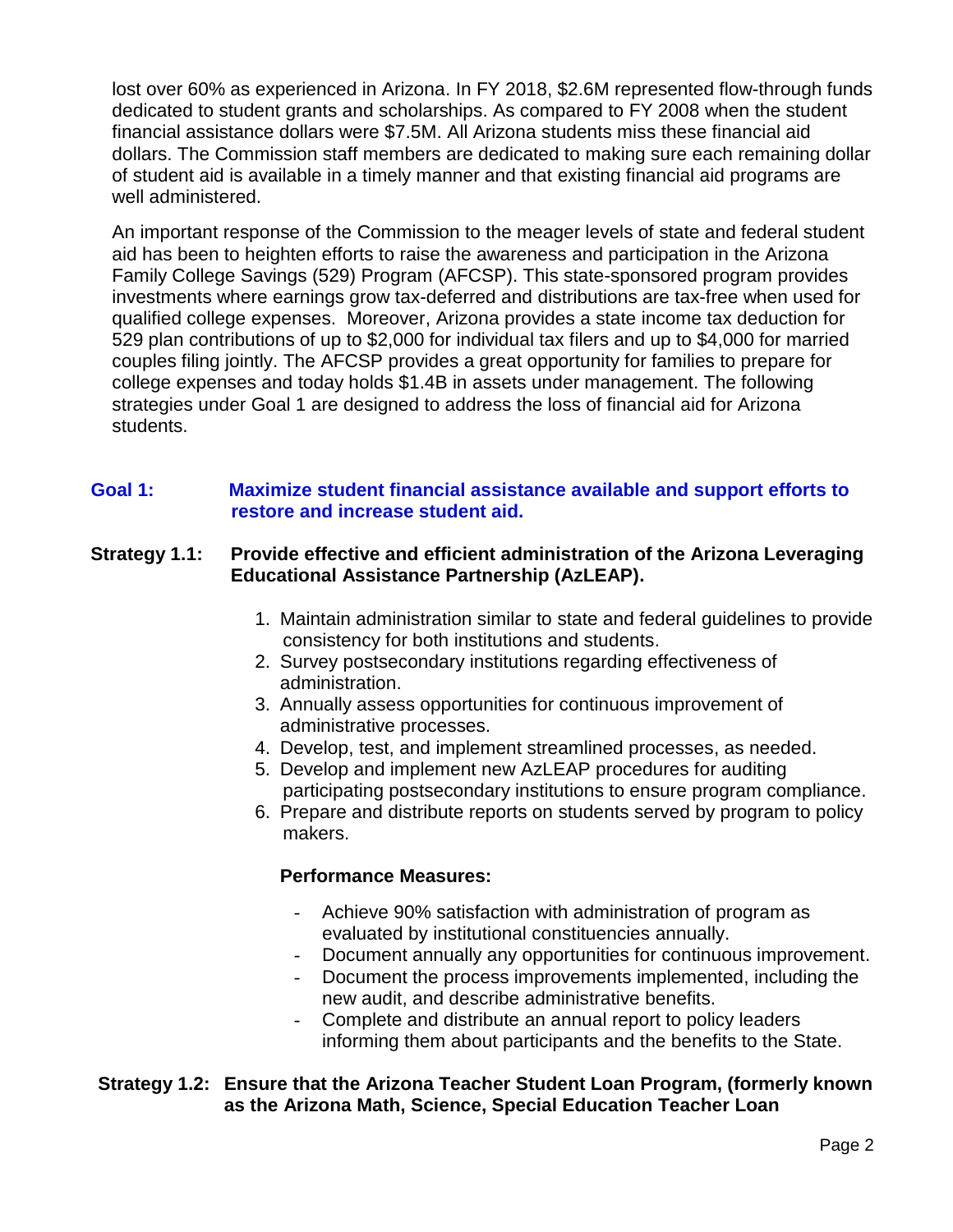**Forgiveness program or MSSE) is bringing about equity by attracting individuals into teaching preparation programs and alternative teaching certificate programs who will take on a mission of service in order to repay their loans in one of four ways: by teaching at a low-income school (60% Free and Reduced Lunch schools); by teaching math, science, or special education; by teaching in a rural school; or by teaching in a school located on an Indian Reservation.**

- 1. Increase and improve the promotion of the Arizona Teacher Student Loan Program to better meet the State's needs for equity and elimination of the achievement gap for Arizona's low-income and minority children.
- 2. Seek to increase the appropriated funds for this program by \$250,000 in order to begin to increase the teacher pipeline for math, science, special education subjects, for low-income, rural, and schools on tribal lands. This will secure an additional 30-40 individuals per year committed to teacher service in Arizona.
- 3. Identify ways to recruit and financially support individuals who are seeking teacher certification and are motivated, and will take steps in the school and the classroom to close the achievement gap for lowincome and minority K-12 students.
- 4. Integrate the Arizona Teacher Student Loan Program (ATSLP) into the AzGrants website providing a simple application for student aid.
- 5. Market and promote to all Arizona students already enrolled in public and private teacher education programs for maximum exposure of these opportunities to eligible students.
- 6. Prepare an annual report describing student and institutional participants as well as teacher retention, loan forgiveness, and loan repayments.

# **Performance Measures:**

- ATSL Program represents a cohesive forgivable loan program with achievable and measurable goals.
- Application process is simple for students and integrated into the AzGrants web portal to enable students to apply quickly and easily.
- Students apply, colleges certify eligibility, and funds are received in a timely manner contributing to the success of the program and its goals.
- Adequate numbers of eligible students apply and receive funds.
- An annual report to policy leaders is compiled and distributed including data regarding pre-service student participation, institutions participating, data on teacher service in shortage areas, and teacher retention data.

**Strategy 1.3: Ensure the sustainability of the AzGrants.az.gov website and a secure web portal which supports access to state student grants, scholarships, forgivable loans, and additionally serves as the web portal for the exchange of sensitive data**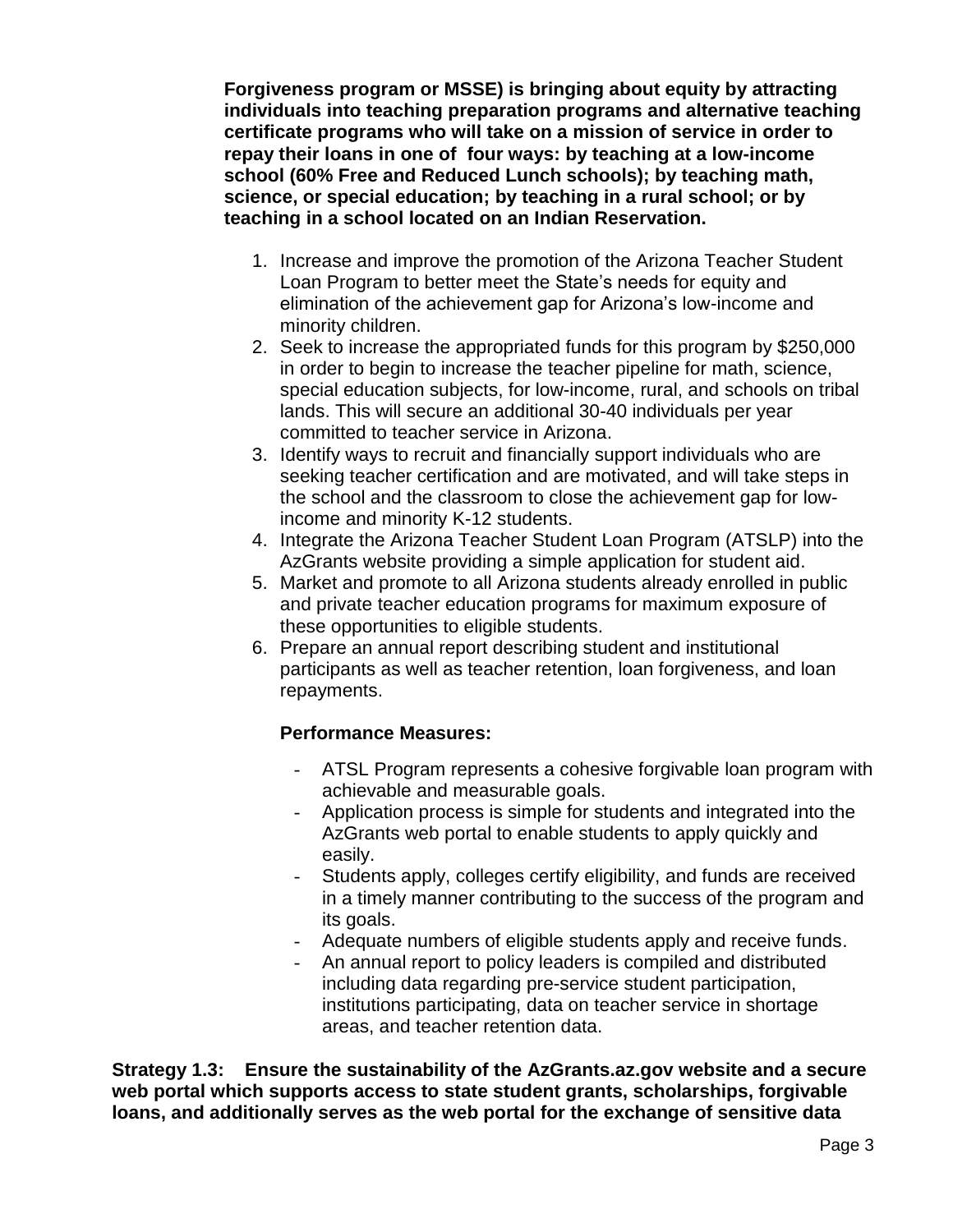**and reports with high schools for FAF\$A Finish Line, College Application Campaign, and College Goal FAF\$A Student Progress Reports.**

- 1. Maintain AZGrants.az.gov, a public facing website providing links to financial aid options and resources.
- 2. Maintain a single secure web portal which accepts state student aid applications and is programmed to complete the back end administrative processes necessary to award student financial aid.
- 3. Portal provides high school staff and designated entities secure access to Student Progress Reports and individual FAFSA completion status data.
- 4. Portal provides financial aid professionals from postsecondary institutions across the state secure and user-friendly access for verification and certification of student eligibility for state financial aid.
- 5. Portal allows students to track the progress of their application.
- 6. Data is collected through the website regarding students and institutions to be used for reports and making data-rich policy decisions.

## **Performance Measures:**

- Number of grants, scholarships, and loans issued annually.
- Number of reports with sensitive data transferred in a secure manner e.g. individual FAF\$A Finish Line reports and Student Progress Reports.
- Website allows the Commission to support high schools with up to the minute data on FAFSA status reports enabling high school staff to target needs and aid the students in the completion of their application.
- Assessment of enhanced security provided through the portal.
- Allows compilation of annual reports for policy leaders describing characteristics of students, the institutions participating, as well as data from students regarding barriers and incentives to persistence to degree.

### **Strategy 1.4: Provide effective and efficient administration and oversight for the Arizona Family College Savings (529) Program (AFCSP).**

- 1. Strategic use of a national-level investment consultant delivers program-specific data and analysis grounded in a national perspective to staff, Oversight Committee members, and Trustees (Commissioners) which enables them to guide the AFCSP and its products to a high level of quality with broad appeal.
- 2. Through on-going research and participation in professional development venues, Commission staff apprise Commissioners and Oversight Committee members of SEC, MSRB, federal regulations, and national 529 plan issues and trends.
- 3. Commission staff, Trustees, and Oversight Committee members use knowledge of best practices and other successful state models to improve Arizona 529 plan administration and offerings.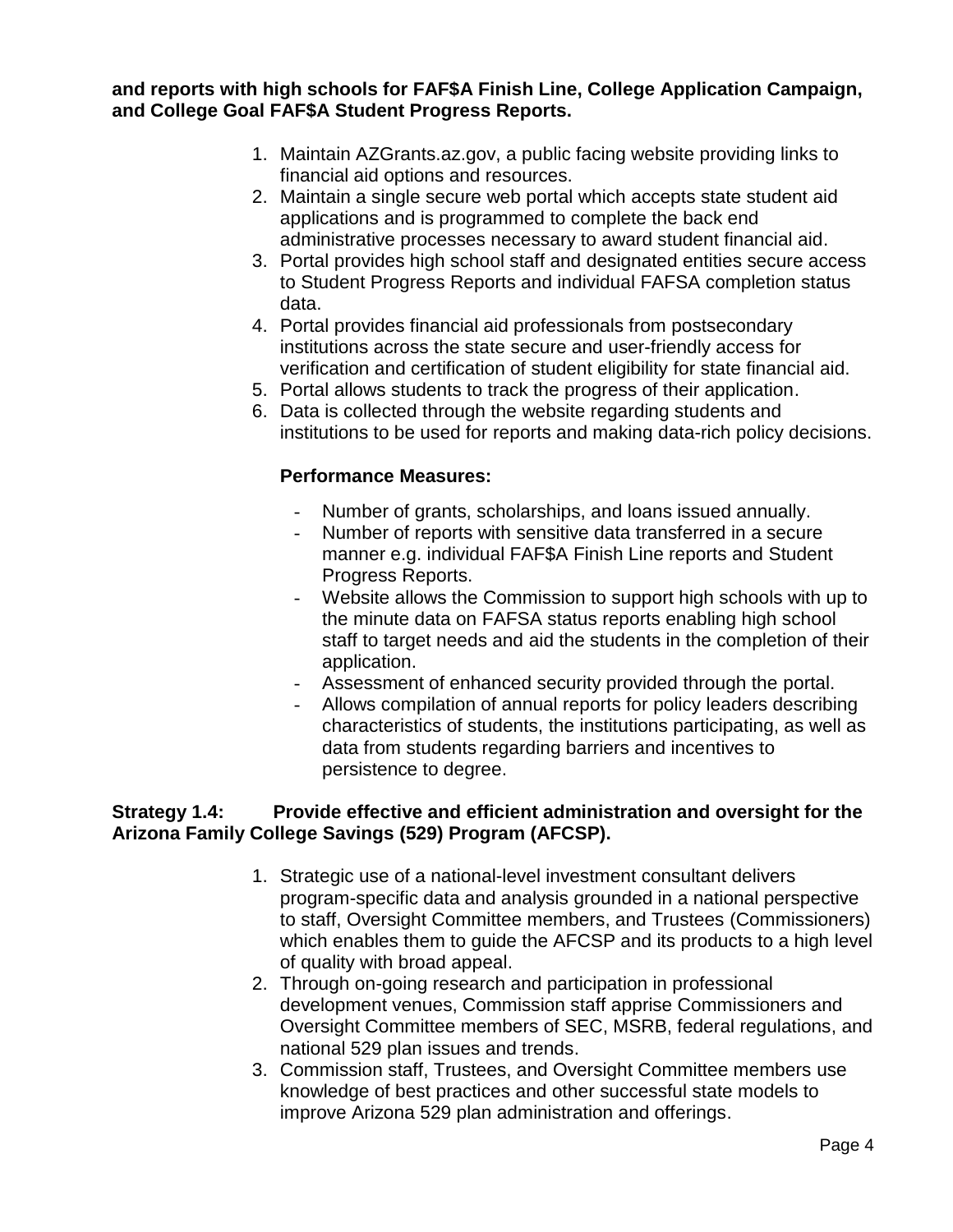- 4. Maintain policies and procedures to ensure the interest of the state and the needs of Arizona residents are being met are in place.
- 5. Strive to continuously improve processes and procedures with appropriate documentation, development, and testing throughout the year.
- 6. Staff, in tandem with a public relations firm, develop and implement an on-going public awareness/marketing plan to inform and encourage Arizona families to prepare for the expenses of postsecondary education through a tax-advantaged 529 plan.
- 7. Commission staff provides measures of the success of the 529 plan, using various sources of data and program mission and goals.

- Program administration, operating procedures, and offering materials comply with regulatory and College Savings Plan Network standards, reflecting best practices of the industry.
- Director and Executive Director attend national meetings, participate in professional organizations, and bring research, trend analysis, and best practices to the trustees, Oversight Committee, and administration of the AFCSP.
- AFCSP investment consultant, Capital Cities, provides ongoing industry expertise for issues of product and trend analysis, evaluation of program manager service, as well as advice on matters of legal and regulatory import.
- Director, along with investment consultant, holds monthly meetings with program manager, representatives, reviewing account growth, product offerings, marketing plans, the interests of the state, and ensuring program participant needs are being considered as well as compliance with contract obligations.
- Quarterly management reports and investment consultant evaluations of each provider's benchmark performance are prepared and distributed among constituencies.
- Improved number or impact of outreach opportunities to improve the general public's knowledge of 529 plan benefits through public awareness efforts.
- Increased number of Arizona families participating in the AFCSP annually by a predetermined goal.
- Increased number of publications (digital or print) distributed, unique web visits, and social media engagement.

### **Strategy 1.5: Offer a quality college savings (529) program by maximizing the contribution of the AFCSP Oversight Committee.**

- 1. ACPE Commissioners, as Trustees, determine approval of Oversight Committee created mission statement and goals.
- 2. Oversight Committee member expertise is maximized in areas of evaluation of program, knowledge of investment offerings, operations, and marketing.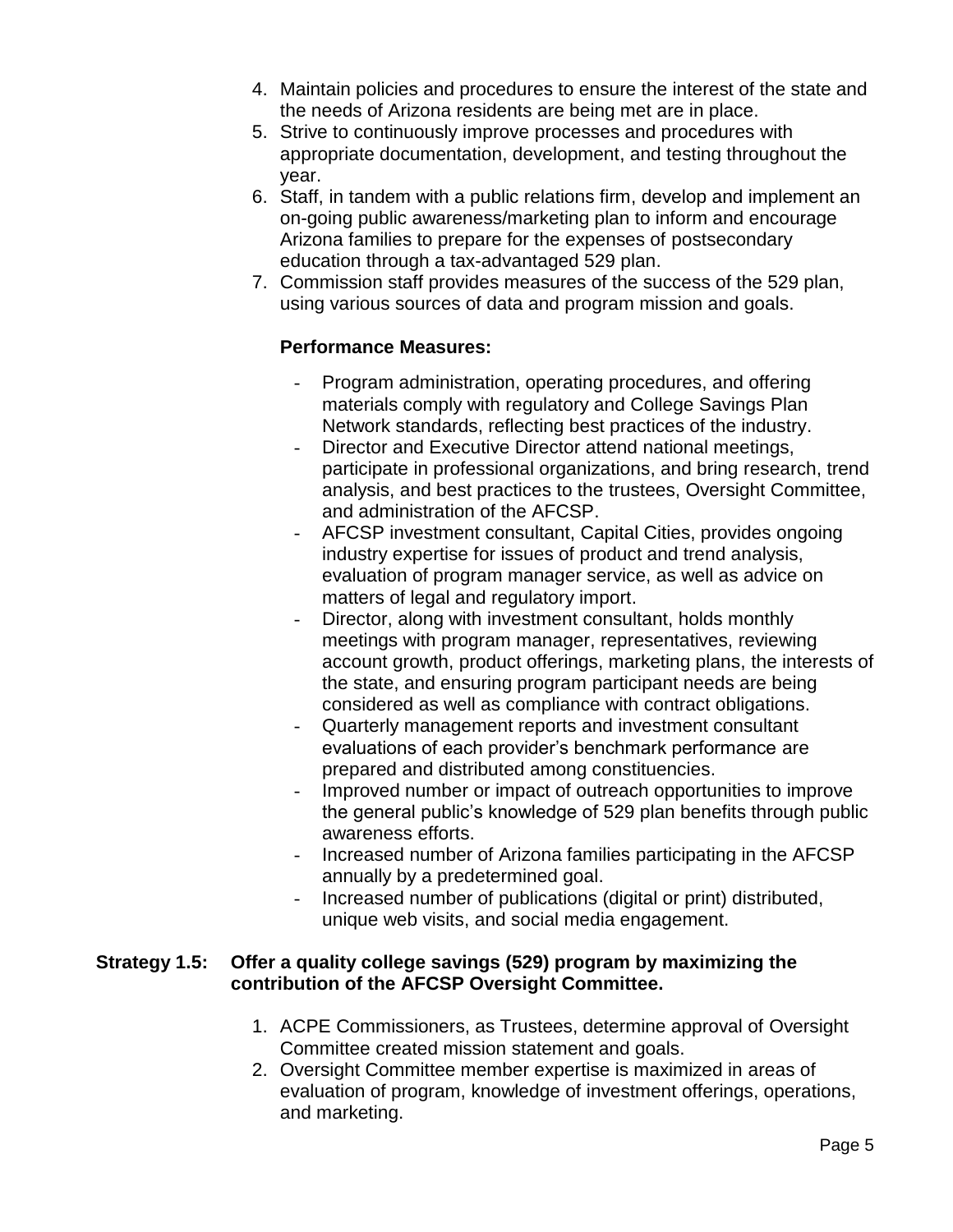- 3. Staff supports the Oversight Committee with requested research, highlights of operational changes or improvements, and measurements of activities against goals.
- 4. Oversight Committee is continually advised on industry regulations, trends and best practices by investment consulting firm at regular meetings and receives advice from investment consulting firm at decision points.
- 5. Effective Oversight Committee meetings take place five times per year to make recommendations to the Trustees; Trustees meet 4 times a year to make decisions.
- 6. Oversight Committee members continuously review program enhancements, evaluate investment offerings and performance results, and assess each program provider's efforts throughout the year in preparation for the annual provider review scoring process which informs the Trustees' decision-making regarding program manager contracts and AFCSP investment options.

- Mission, goals, and investment policies are developed, modified as needed, and used to direct program administration.
- Oversight Committee and Trustee meetings are held as scheduled, recorded minutes publicly posted, and periodically evaluated by participants for effectiveness.
- Outputs from the Oversight Committee meetings include recommendations to Trustees regarding:
	- approval of mission statement and goals for the AFSCP Oversight Committee,
	- decisions related to program product offerings that provide high quality, affordable investment options for Arizona families,
	- decisions to renew or negotiate new program manager contracts with recommended financial institutions,
	- decisions to amend or terminate current contracts, and
	- decisions to hire, replace or terminate an investment consultant for the AFCSP.

**Strategic Issue 2: Forty-six percent of Arizona K-12 students live at 200% of poverty or below and these students and families will benefit from information and support to take the necessary steps to enroll, finance, and complete a postsecondary education.**

As compared to other states across the nation Arizona has:

(1) one of the lowest college-going rates with only 52.6% of the 2017 seniors enrolling in a postsecondary education experience leaving 33,812 students with no further education options, likewise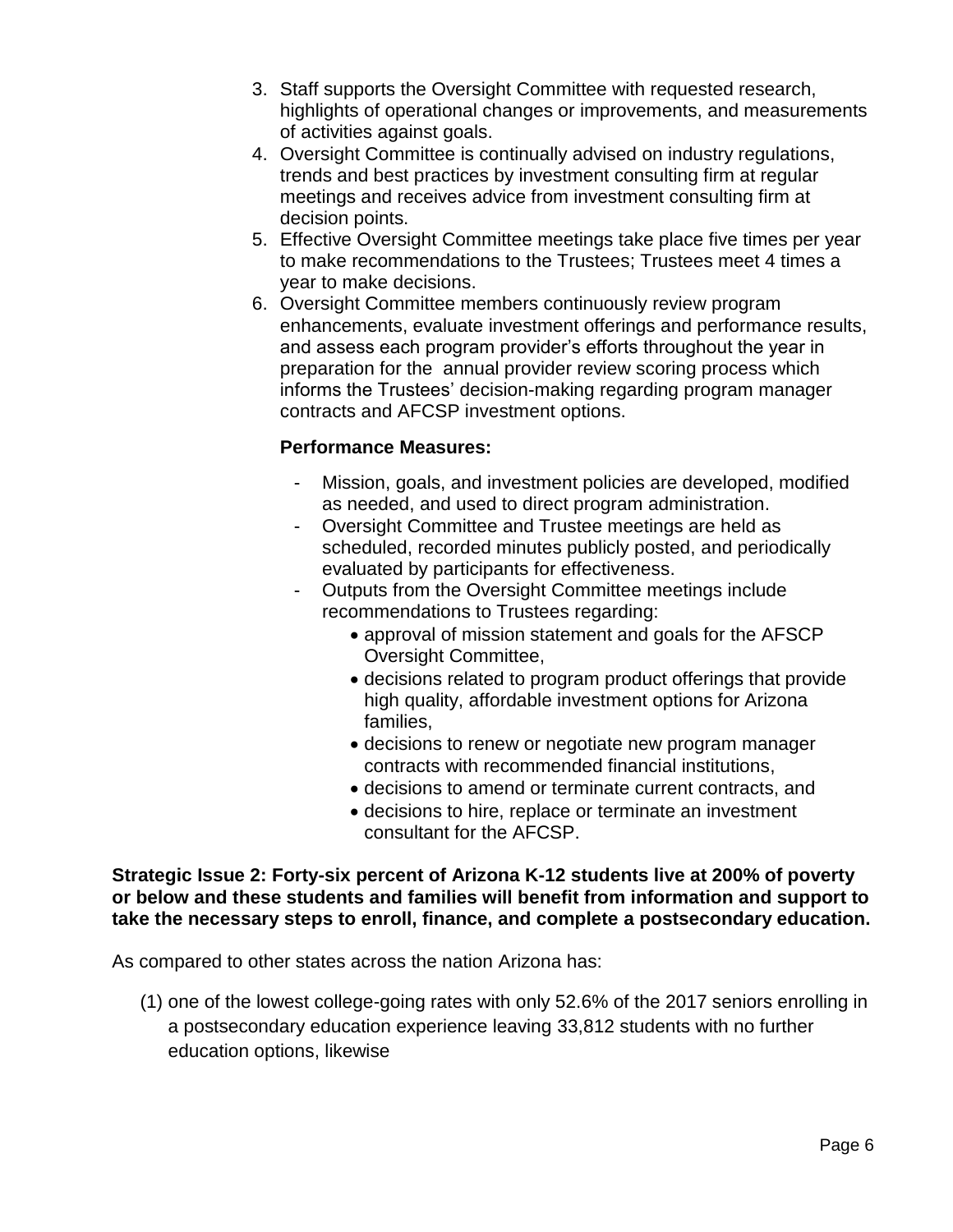- (2) one of the lowest college attainment rates with only 27.3% of a senior class (2011) graduating from a 2-year or 4-year postsecondary institution 6 years following high school graduation; and only
- (3) 44% of Arizonans complete some form of postsecondary education.

These outcomes coexist with the prediction from Anthony Carnevale's "*Help Wanted: Projections of Jobs and Educational Requirements through 2018*" published by Georgetown Public Policy Institute's Center on Education and the Workforce that 3 out of five jobs in Arizona, or 61%, will require some training beyond high school by 2018. No longer is high school graduation the finish line. Arizona must improve the education outcomes of our K-12 and postsecondary education systems in order to meet projected workforce and social capital needs.

College and Career Goal Arizona  $(C^2GA)$  is a statewide initiative coordinated by the Arizona Commission for Postsecondary Education. It promotes partnerships with Title 1 high schools statewide to implement strategies designed to (1) increase the number of students making an application to a postsecondary education institution and (2) increase the number of seniors applying for and securing student financial aid, and (3) builds a sustainable college-going community to support future students' college dreams.

College and Career Goal Arizona (C<sup>2</sup>GA) includes the Arizona College Application and College Goal FAF\$A Campaigns, along with FAF\$A Finish Line Reports. The College and Career Goal Arizona Campaign promotes equity by providing a supported, cohort approach where high school staff and peer support together, take on the role played in middle class families by an experienced, college knowledgeable adult. The role of this family member includes informing, motivating, and even prodding students toward submitting, on time, a college application. In order to participate in the Arizona College Application Campaign (CAC), high school principals and counselors sign a pledge to dedicate time and space, generally over 1-3 days, when every student is provided computer time to complete at least one application for postsecondary education. High schools also agree to a goal of 100% participation.

More than 872,575 applications were filed in 50 states following this format last fall through the American College Application Campaign organized ACT's Center for Equity in Learning. Arizona mounted a very successful sixth year campaign with 70 high schools representing 21,661 seniors who participated in the 2018 CAC events.

College Goal FAF\$A also provides cohort support for seniors to file the Free Application for Federal Student Aid (FAFSA). All high schools participating in the College Application Campaign were invited to join the College Goal FAF\$A Campaign in 2018. Ninety-six high schools chose to put on 112 workshops while 165 high schools signed up to receive FAFSA Finish Line Reports. Over the past 22 years, the Arizona Commission for Postsecondary Education has coordinated the College Goal FAF\$A program with the support and partnership of the Arizona Association of Student Financial Aid Administrators (AASFAA).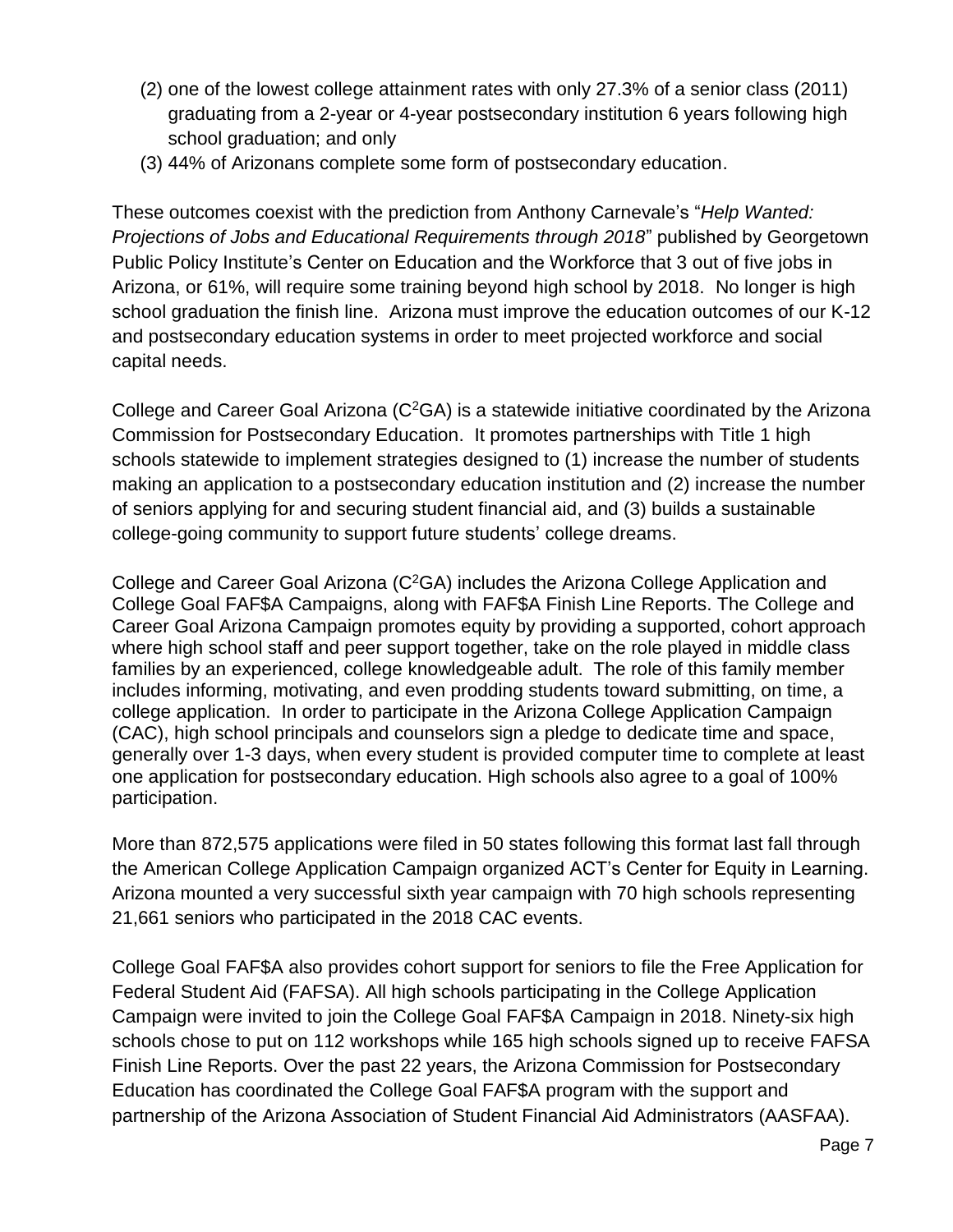As the program has expanded, members of the Arizona College Access Network (AzCAN) have also volunteered hundreds of hours in support of this statewide effort. An additional challenge present for College Goal FAF\$A is the application requirement of collecting parental income information and one parent's signature on each student's FAFSA application. Successful FAFSA completion must be a family affair.

Implementing College and Career Goal Arizona programs in Title I high schools statewide is expected to increase the number of Arizona seniors who complete a college application and successfully file the FAFSA, which will result in an increased college-going rate in participating high schools. Moreover, the environment in these high schools and their communities will develop into a persistent college-going culture, supporting postsecondary education options for all graduates into the future.

## **Goal 2: Provide support from knowledgeable professionals and accurate and timely information to help students and families take the steps to enroll, finance, and succeed in postsecondary education.**

- **Strategy 2.1: Establish College and Career Goal Arizona to develop and support a college-going community within Arizona high schools and communities where every high school senior is encouraged and expected to apply and seek financial assistance to support a postsecondary education experience.**
	- 1. Promote the C²GA senior year initiative statewide.
	- 2. Establish and develop relationships with key decision-makers and pertinent staff at Arizona postsecondary education institutions and high schools.
	- 3. Encourage Community "buy-in" via three groups 1) ACPE Commissioners, 2) the 38 member College & Career Goal Arizona Advisory Committee, 3) and Achive60AZ Alliance.
	- 4. Groups will assist in establishing partnerships and collaborations, identifying and securing funding, and recruiting volunteers.
	- 5. Develop a Fundraising Partnership Plan inclusive of a case statement, goals, strategies, outcomes, and indicators for success.
	- 6. Execute the College and Career Goal Arizona Fundraising/Partnership plan.
	- 7. Adjust activities and outcomes to meet the budget.

- Key leadership supports the statewide initiative.
- Funding, collaborations, and partnerships provide desired assistance in specific areas of need for FY 2020, FY 2021, FY 2022, FY2023, and FY 2024.
- Increase the number and proportion of Arizona high school graduates going on to college over a four-year period of time.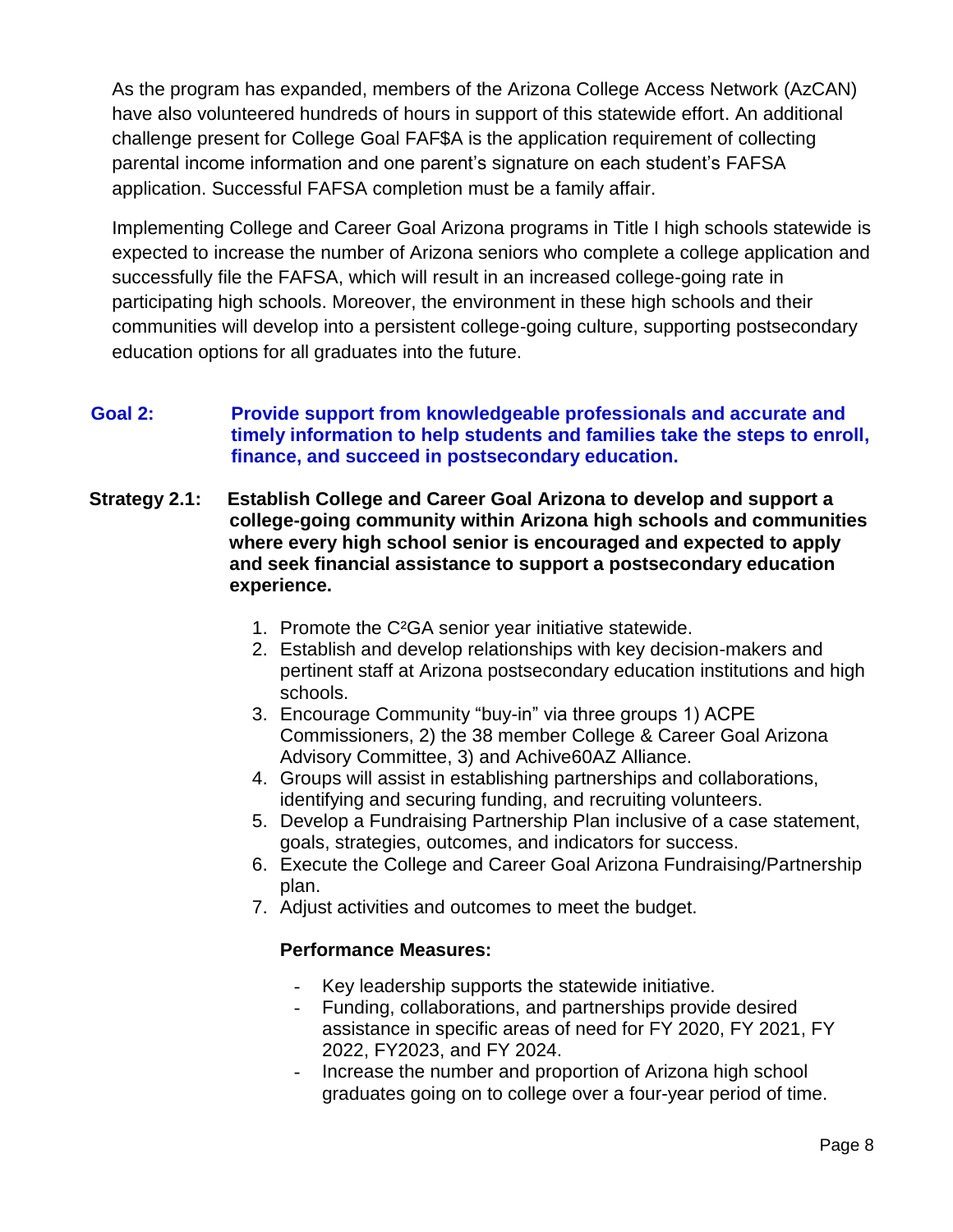- Increase the number and proportion of college-going high schools and communities in Arizona. Evidence demonstrates movement toward expectations that ALL students can benefit from and progress toward a postsecondary education experience.

# **Strategy 2.2: Coordinate the statewide** *College Application Campaign***.**

- 1. Secure external funding sources to implement program elements.
- 2. Develop marketing and public relations materials to invite high school administrators and counselors to participate in building a college-going community.
- 3. Identify and develop relevant web-based content rich materials for AzCAC website to support high schools, volunteers, and postsecondary institution personnel.
- 4. Mentor site coordinators via email, phone calls, digital resources and visits as needed.
- 5. Recruit high schools with a focus on Title 1 and rural.
- 6. Connect with non-profit volunteer organizations and college access organizations to share resources and collaborate.
- 7. Develop partnerships and collaborations with postsecondary institutions from all three sectors to ensure adequate support is provided for each of the participating high schools and staff.
- 8. Annually evaluate all aspects of the AzCAC program and make program changes accordingly.

## **Performance Measures:**

- Program is adequately funded to support data analysis, high school giveaways, promotional materials, and evaluation.
- Increased number of high schools and seniors participating while retaining the focus on Title 1 and rural.
- Volunteer groups provide manpower for events at high schools.
- Postsecondary institution admissions and outreach professionals from all 3 sector attend high school events and provide expert advice for program success.
- Media and newspaper coverage promotes AzCAC and touts the outcomes.
- Data on program success is gathered through evaluations from all stakeholders and analyzed for program improvements to be implemented.
- Promote program success at all levels.
- Participating high schools will be invited to participate as a College Goal FAF\$A high school.
- Increase the number and proportion of Arizona high school seniors who apply to a postsecondary education institution in the fall of their senior year.

# **Strategy 2.3: Coordinate the statewide** *College Goal FAF\$A* **events.**

1. Secure external funding sources to implement program elements.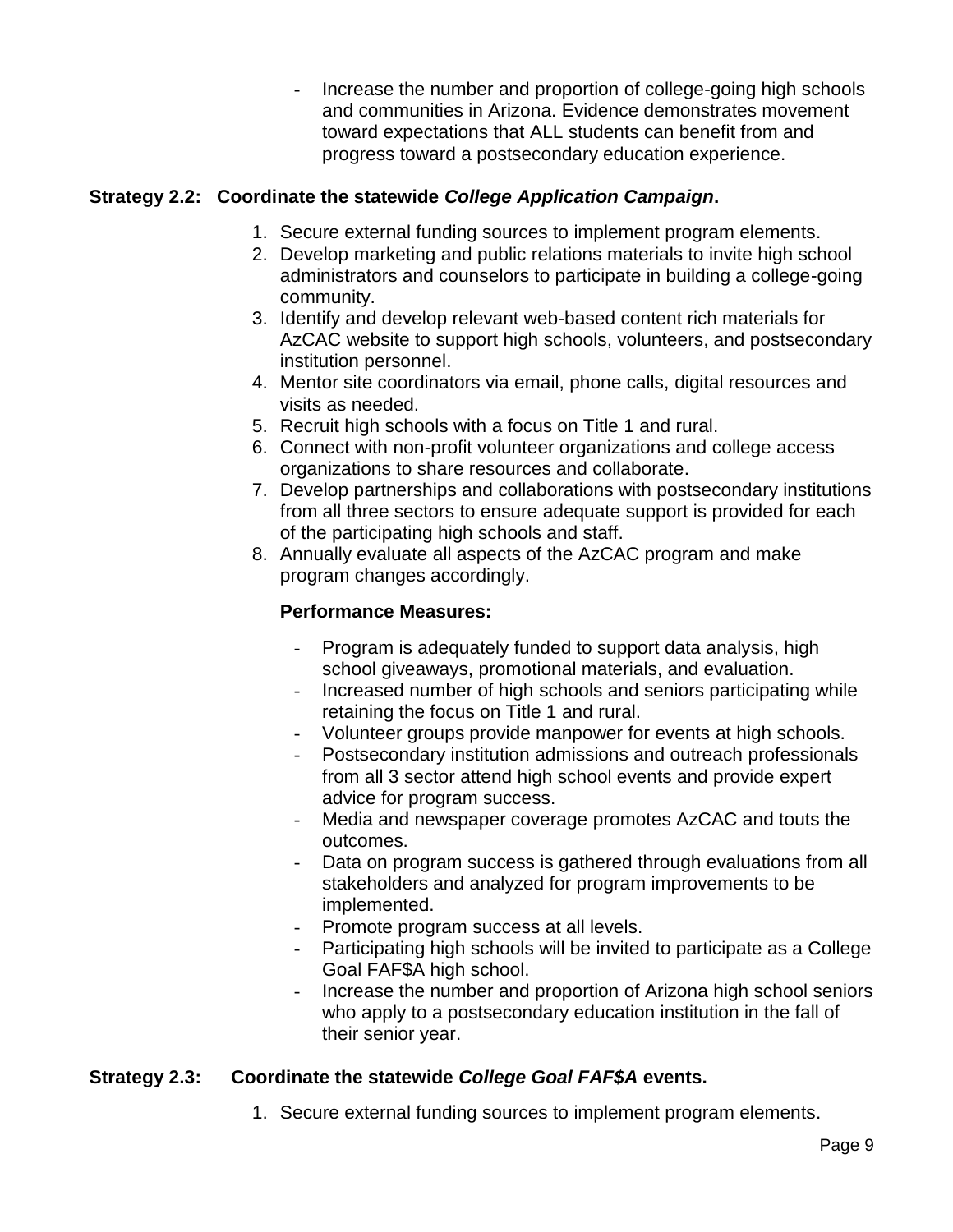- 2. Promote College Goal FAF\$A events.
- 3. Curate and develop relevant, web-based, content rich materials which support the needs of high school personnel, volunteers, students, their families, as well as participating postsecondary institutions.
- 4. Coordinate and execute the on-going statewide College Goal FAF\$A community events along with high school-based events to assist college-bound seniors, their families, and returning adults in filing the Free Application for Federal Student Aid (FAFSA).
- 5. Mentor site coordinators via email, phone calls, digital resources and visits as needed.
- 6. In collaboration with the Arizona Association of Student Financial Aid Administrators (AASFAA) and the Arizona College Access Network (AzCAN), recruit more than 260 professionals from all sectors of postsecondary education to participate in College Goal FAF\$A events.
- 7. Provide webinar-based College Goal FAF\$A volunteer training for community members, alumni, neighborhood organizations and local businesses interested in supporting the high schools in their community.
- 8. Host an online calendar and registration site where community volunteers and financial aid experts can sign up to assist at high school and community FAFSA completion workshops.
- 9. Evaluate and analyze data from survey responses of site coordinators, volunteers and workshop experts, as well as family/student participants, to make improvements.

- Programs are adequately funded to support high school giveaways, promotional materials, and program evaluation.
- Increased number of College Goal FAF\$A events held and well attended over prior year.
- Financial aid professionals and members of AASFAA and AzCAN support the program with their expert advice at both community sites and high school events.
- College and Career Goal Arizona Student Exit Reports indicate target audience is served and benefits are realized.
- Increased number of FAFSA's completed at participating high schools and community sites over prior year.
- Track growth and usage of online registration tool for FAFSA completion events.
- Increased number of digital resources distributed, webinar registration and attendance, and unique website visits over prior year.
- **Strategy 2.4: Provide student level FAFSA Completion data in the form of FAF\$A Finish Line reports to participating secondary schools, Local Education Agencies, and designated entities for the purpose of increasing student FAFSA completion.**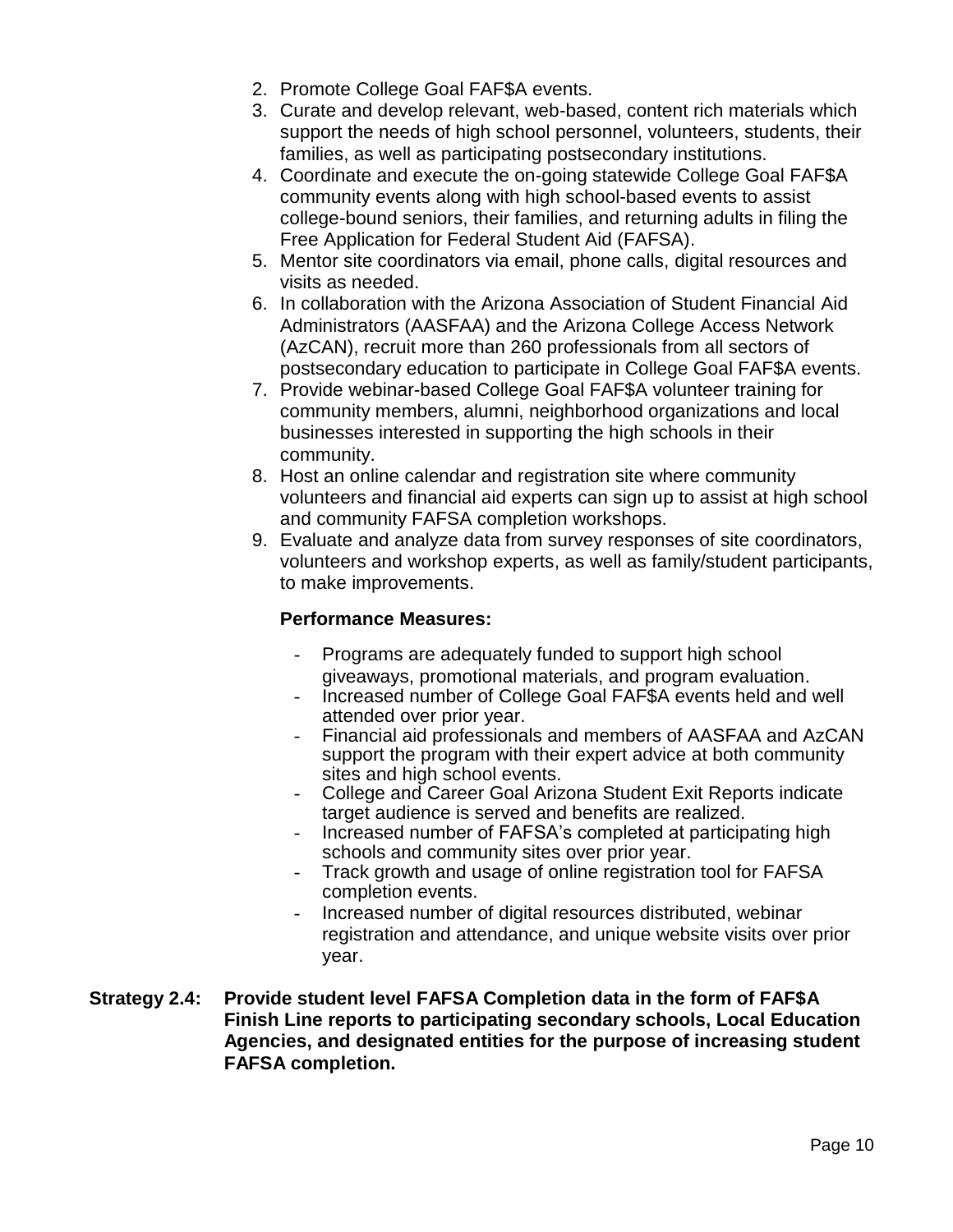- 1. Commission secures written agreements with high schools, Local Education Agencies (LEAs), and designated agencies, following the U.S. Department of Education requirements.
- 2. Commission secures state appropriation for annual technology, web portal, upkeep and maintenance, and 1 FTE to work with high schools to access, utilize, and analyze FAFSA Finish Line reports.
- 3. Professional development and web-based support materials are provided for counselors and advisors to understand data and how they can assist seniors.
- 4. A secure portal is established and maintained by the Commission enabling high schools, LEAs, and designated entities to upload requests for informational reports every week with the goal of providing targeted assistance to students an improving FAFSA completion
- 5. Statewide, district, and individual high school FAFSA completion rates to be displayed in Arizona FAF\$A Challenge dashboard.

- All contracted schools, LEAs, and designated entities receive both a manual and instruction about the use of the portal and reports.
- High schools act on information and specific knowledge to assist students to complete their FAFSA.
- High school personnel statewide become aware of the value of the FAF\$A Finish Line Completion reports and identify strategies to assist students in completion of individual FAFSA's.
- High schools and designated entities statewide see an increase in students FAFSA completions; thereby students obtain more funds for college attendance.
- Track the number of FAF\$A Finish Line reports that are downloaded.
- **Strategy 2.5**: **Develop and promote the Arizona FAF\$A Challenge among Arizona high schools in order to increase the FAFSA completion rate for the state and support a state-wide college-going initiative that will result in an educated workforce.**
	- 1. Secure funding for statewide marketing and promotion, website development, and on-going technology support.
	- 2. Achieve a 52% FAFSA completion rate for the state gradually increasing the goal to 78% by year 2030.
	- 3. High schools set a goal to increase their senior cohort FAFSA completion rate by at least 5% over the year prior.
	- 4. Market and promote the AZ FAFSA completion dashboard and website statewide.
	- 5. Encourage high schools to participate in AZ FAFSA challenges and promote friendly statewide competition through recognition for FAFSA completion rate growth and improvement.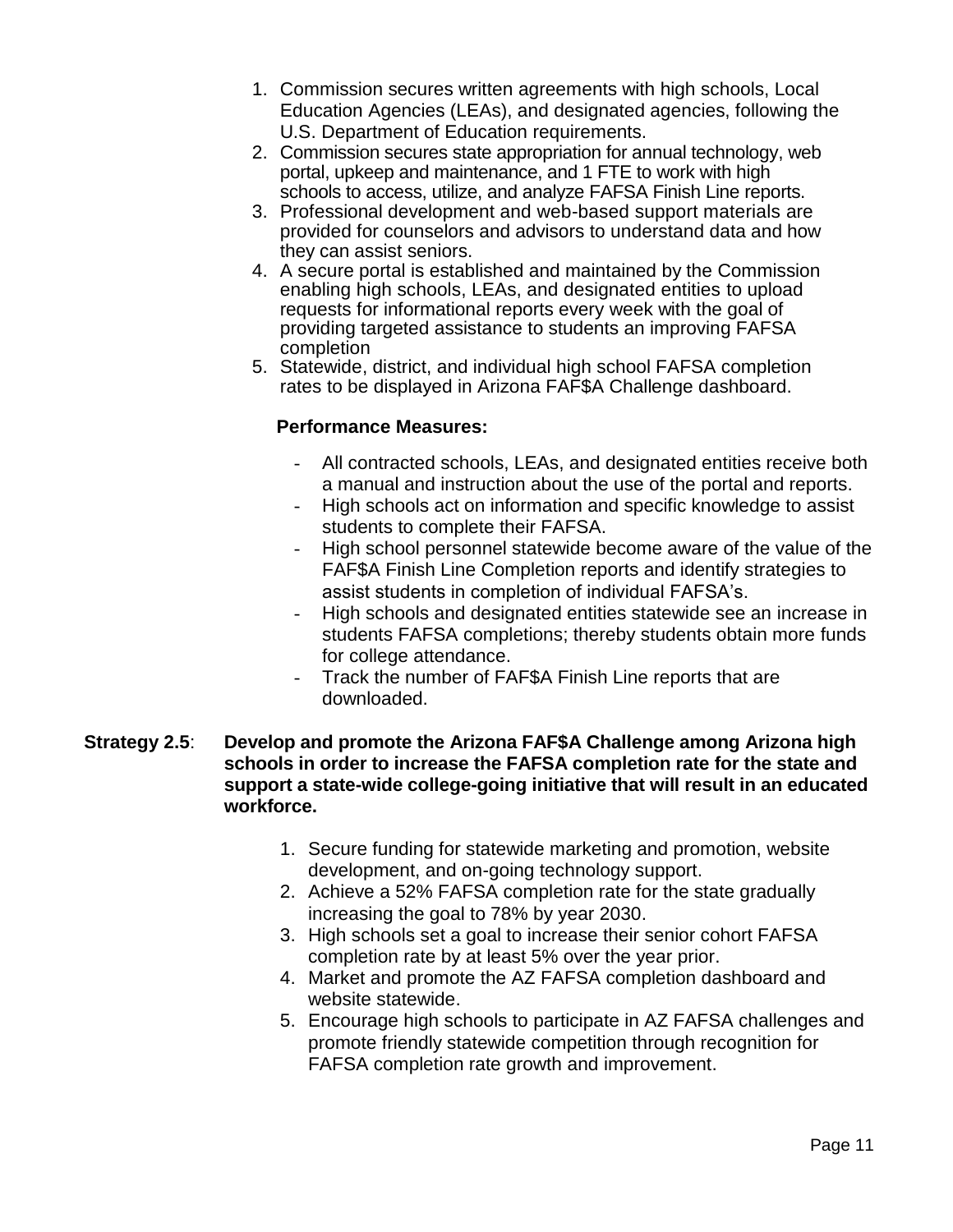6. Collaborate with partner organizations to promote the program and support the utilization of FAFSA completion data to improve statewide rates.

## **Performance Measures:**

- Track the number of FAF\$A Finish Line agreements signed in order to measure the increase in program participation from the prior year.
- Count the number of participants enrolled in formal AZ FAFSA trainings- evaluate post webinar trainings for effectiveness and content covered.
- Track the number of completed FAFSA's for each year as a percentage of the statewide senior cohort.
- Prepare a website traffic report for FAFSACHALLENGE.AZ.GOV including the number of website visits, number of times forms and website content has been downloaded, pages viewed, time spent on individual web pages/content.
- Track social media activity promoting the AZ FAF\$A Challenge and engagement (followers, retweets, posts etc.).

### **Strategy 2.6**: **Provide current and relevant web, social media, and print-based information on college-going and financial assistance for families and students.**

- 1. Secure external funding sources.
- 2. Develop content/program elements.
- 3. Identify outreach/distribution methods using partnerships and collaborations.
- 4. Implement, maintain, and evaluate the publications and websites including the *Arizona College and Career Guide* and ACPE websites: highered.az.gov, collegegoal.az.gov, azgrants.az.gov, az529.gov, and fafsachallenge.az.gov.
- 5. Implement, maintain, and evaluate social media activity and engagement of College and Career Goal Arizona and the Arizona Family College Savings (529) programs.

- Funds are adequate to support each project.
- Number of visits per website, numbers of publication requests
- Constituency feedback regarding value of communication and information.
- Staffing is adequate to plan, maintain, and evaluate a quality product.
- Track social media activity and engagement of College and Career Goal Arizona and the Arizona Family College Savings (529) programs (followers, retweets, posts etc.)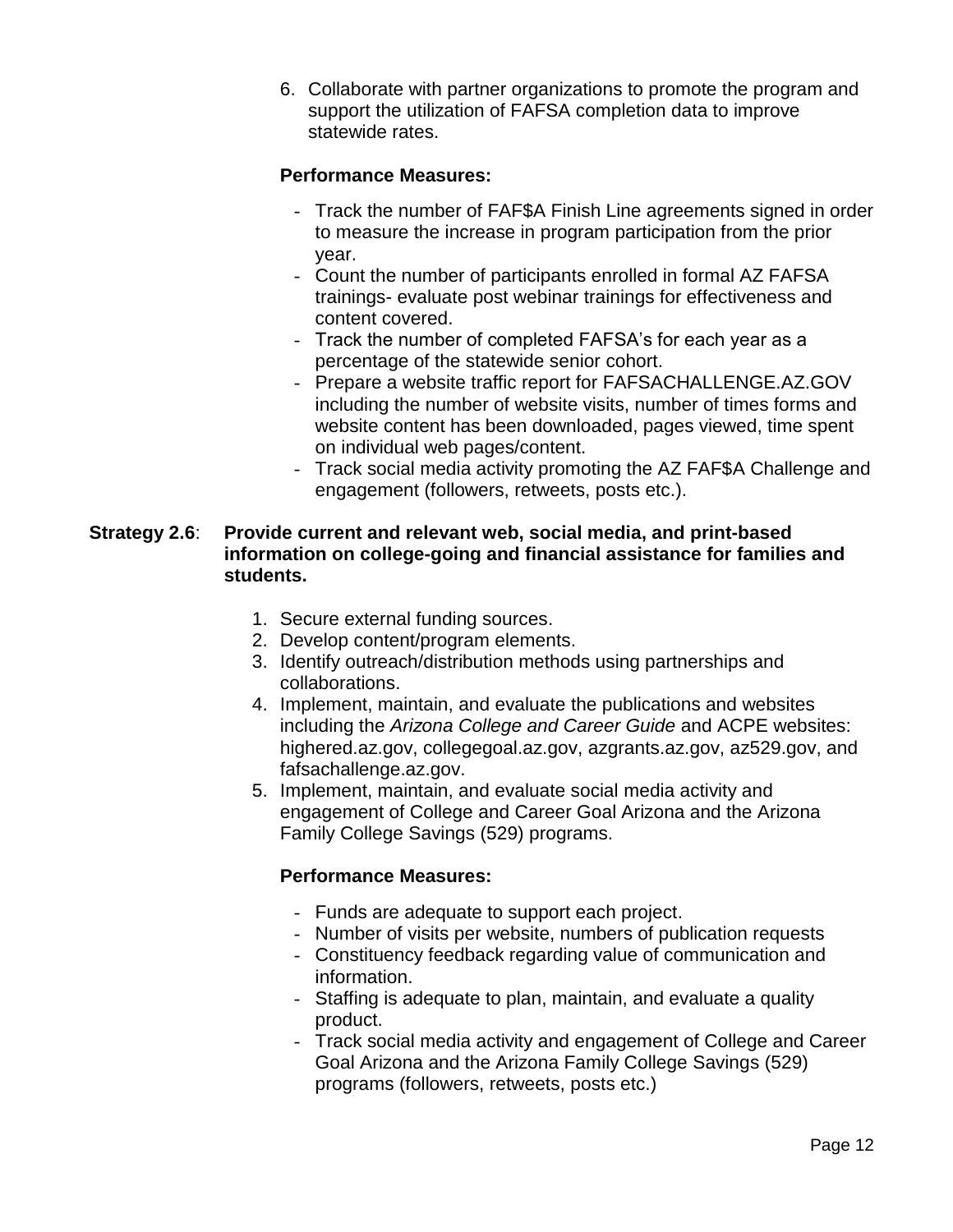### **Strategic Issue 3: Private and public postsecondary education sectors can enhance student success and leverage resources by working together.**

 The postsecondary education system in Arizona comprises 3 public universities, 10 community college districts, and more than 250 private universities, colleges, and technical or vocational schools. The membership of the Arizona Commission for Postsecondary Education has representation from these three sectors and two K-12 superintendents, and one individual from commerce and industry, all at the senior management level.

The composition of the Commission provides a unique opportunity for discussion, identification of problems and opportunities, and consideration of solutions from many perspectives. Commissioners benefit from the diverse perspectives among the group and gain a depth of knowledge about all sectors of postsecondary education. As described previously in this report, the Commission focuses its work in the areas of equity in postsecondary opportunity and efforts to assist in closing the gap in postsecondary education attainment for low-income and minority students. The Commission also seeks to strengthen relationships among all sectors of higher education, as well as encourage cooperation between all levels of education.

### **Goal 3: Provide a forum where all sectors of postsecondary education dialogue, partner, and problem solve issues of mutual interest.**

### **Strategy 3.1: Use the ACPE meetings, statewide programs, and conferences both to problem solve and identify opportunities that cross sectors of postsecondary education**

- 1. Hold productive meetings at least four times per year. Host a Developing Arizona's Human Capital conference every other year.
- 2. Use expertise of Commissioners and constituents to identify areas of opportunity and problems.
- 3. Use sub-committee or collaborative task force structures to achieve the identified goals.
- 4. Promote work of these groups to capitalize on opportunities and solve problems.
- 5. Executive Director and staff participate in collaborative efforts whenever possible and contribute to joint efforts for improvement.
- 5. Evaluate outcomes of meetings, conferences, and revise plan annually.

- Commissioners rate meetings as effective in achieving goals.
- Areas of opportunity and problems are identified through conversation and interaction.
- Collaborative work groups are established with Commissioner participation and leadership to achieve solutions or engage opportunities.
- Plans are revised and adapted to meet changing needs.